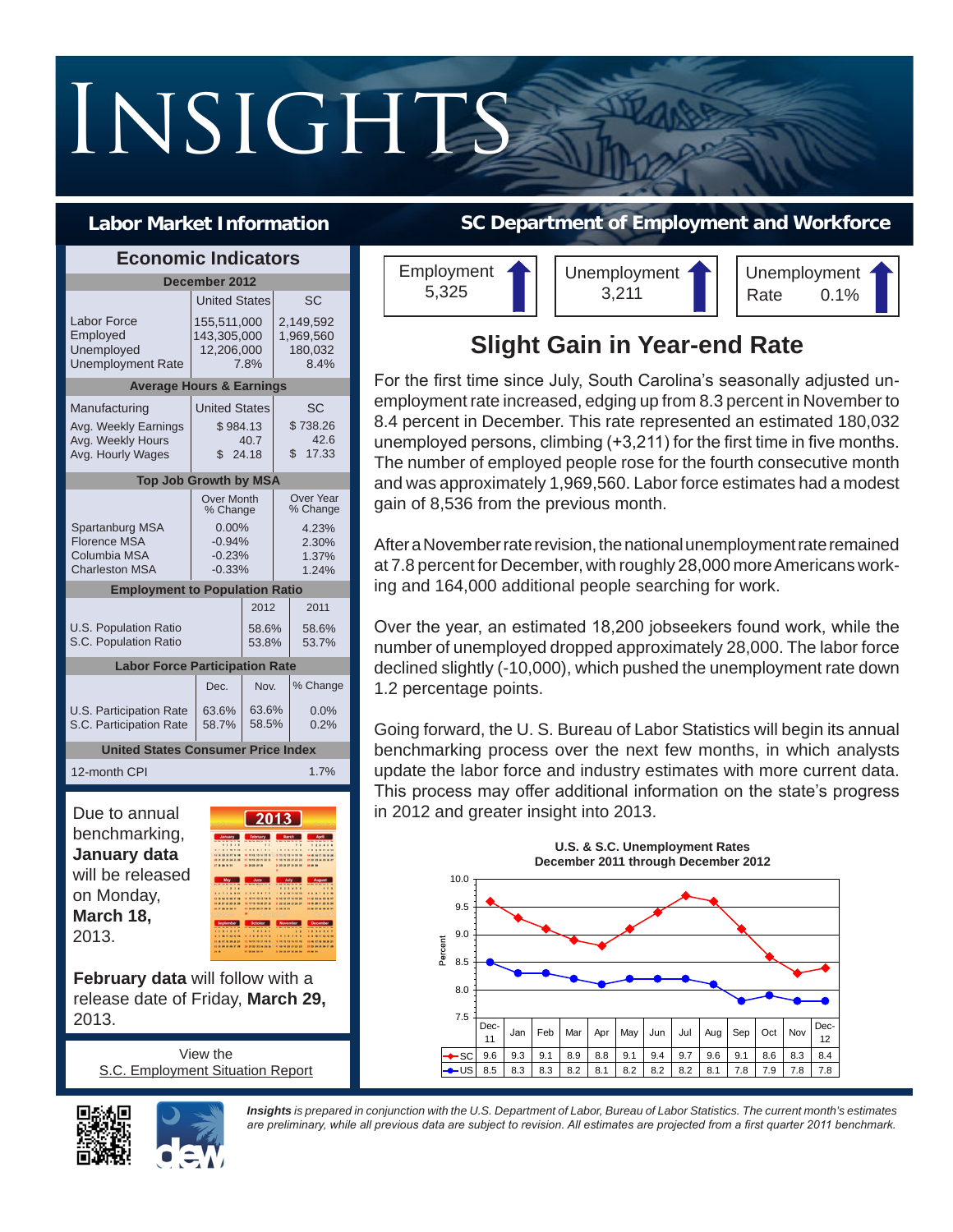## **December Unemployment Rates by County**

| State                             |            |
|-----------------------------------|------------|
| <b>Unemployment Rates</b>         |            |
| Nevada                            | 10.2       |
| <b>Rhode Island</b>               | 10.2       |
| California                        | 9.8        |
| <b>New Jersey</b>                 | 9.6        |
| North Carolina                    | 9.2        |
| Michigan                          | 8.9        |
| <b>Illinois</b>                   | 8.7        |
| Connecticut                       | 8.6        |
| Georgia                           | 8.6        |
| Mississippi                       | 8.6        |
| D.C.                              | 8.5        |
| Oregon<br><b>South Carolina</b>   | 8.4<br>8.4 |
| Indiana                           | 8.2        |
| <b>New York</b>                   | 8.2        |
| Kentucky                          | 8.1        |
| Florida                           | 8.0        |
| Arizona                           | 7.9        |
| Pennsylvania                      | 7.9        |
| <b>United States</b>              | 7.8        |
| Colorado                          | 7.6        |
| <b>Tennessee</b>                  | 7.6        |
| Washington                        | 7.6        |
| West Virginia                     | 7.5        |
| Maine                             | 7.3        |
| Alabama                           | 7.1        |
| Arkansas                          | 7.1        |
| Delaware                          | 6.9        |
| <b>Massachusetts</b>              | 6.7        |
| Missouri                          | 6.7        |
| Ohio                              | 6.7        |
| Alaska                            | 6.6        |
| Idaho                             | 6.6        |
| Maryland                          | 6.6        |
| Wisconsin                         | 6.6        |
| <b>New Mexico</b>                 | 6.4        |
| Texas                             | 6.1        |
| Montana                           | 5.7<br>5.7 |
| <b>New Hampshire</b><br>Louisiana | 5.5        |
| Minnesota                         | 5.5        |
| Virginia                          | 5.5        |
| Kansas                            | 5.4        |
| Hawaii                            | 5.2        |
| Utah                              | 5.2        |
| Oklahoma                          | 5.1        |
| Vermont                           | 5.1        |
| Iowa                              | 4.9        |
| Wyoming                           | 4.9        |
| South Dakota                      | 4.4        |
| Nebraska                          | 3.7        |
| North Dakota                      | 3.2        |
|                                   |            |

Over the month, county unemployment rate estimates (not seasonally adjusted) increased in 43 counties. Bamberg, Orangeburg, and Calhoun counties experienced rate decreases. The unemployment rate in Lexington County remained the lowest at 6.6 percent, while Marion County was the highest in the state at 17.2 percent.

Over the year, county unemployment rates have dropped in 43 counties, reflecting a gradual improvement in the state as a whole. Many rural counties with labor force levels of 15,000, or lower, saw little change in their employment levels. Conversely, counties in

metropolitan areas have fared better. Spartanburg County continues to lead the state in jobseekers finding work (+3,285) followed by York County (+2,511); the exceptions have been Aiken (-1,224) and Edgefield (-180) counties.

| <b>Highest County</b><br><b>Unemployment Rates</b> |       | <b>Lowest County</b><br><b>Unemployment Rates</b> |      |  |
|----------------------------------------------------|-------|---------------------------------------------------|------|--|
| Marion                                             | 17.2% | <b>Beaufort</b>                                   | 7.2% |  |
| Allendale                                          | 15.6% | Dorchester                                        | 7.1% |  |
| Marlboro                                           | 15.4% | Charleston                                        | 6.9% |  |
| <b>Barnwell</b>                                    | 13.9% | Greenville                                        | 6.8% |  |
| Clarendon                                          | 13.5% | Lexington                                         | 6.6% |  |
|                                                    |       |                                                   |      |  |



# **South Carolina Ranked Thirteenth of Fifty-one in December**

Twenty-two states recorded unemployment rate decreases, 16 states and the District of Columbia posted increases, and 12 states had no change in December, the U.S. Bureau of Labor Statistics reported. **South Carolina** ranked 13th in the nation among all states. Forty-two states and the District of Columbia saw rate declines from a year earlier, six states experienced gains, and two states had no change. The national jobless rate, 7.8 percent, was unchanged from a revised November estimate and was 0.7 of a percentage point lower than in December 2011.

In December 2012, nonfarm payroll employment rose in 27 states and the District of Columbia and fell in 23 states. The largest over-the-month gain in employment occurred in New York (+35,100), followed by New Jersey (+30,200), Georgia (+14,400), and Missouri (+10,200). The largest over-the-month decline in employment occurred in California (-17,500), followed by Florida (-15,300), Louisiana (-11,400), and Michigan (-10,600).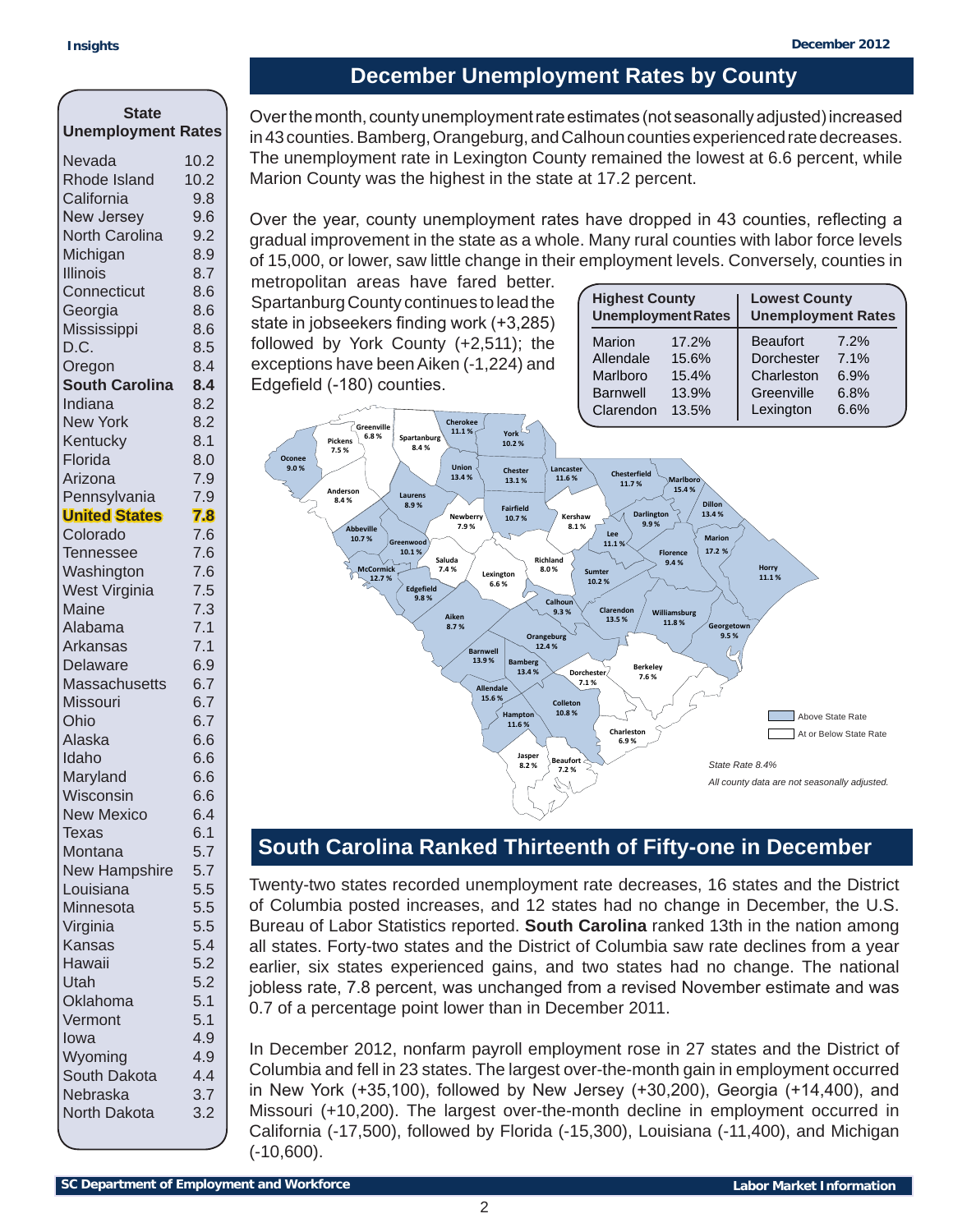# **Employment Changes by County October through December 2012**

| <b>County</b>     | <b>Employment</b> |                    |             | Net change from: |                 |
|-------------------|-------------------|--------------------|-------------|------------------|-----------------|
|                   | Dec<br>2012       | <b>Nov</b><br>2012 | Oct<br>2012 | Nov-Dec<br>2012  | Oct-Nov<br>2012 |
| Abbeville         | 9,684             | 9,688              | 9,701       | $-4$             | $-13$           |
| Aiken             | 67,420            | 67,751             | 68,135      | $-331$           | $-384$          |
| Allendale         | 2,782             | 2,786              | 2,783       | $-4$             | 3               |
| Anderson          | 74,769            | 74,670             | 75,072      | 99               | $-402$          |
| Bamberg           | 5,372             | 5,378              | 5,375       | $-6$             | 3               |
| <b>Barnwell</b>   | 7,249             | 7,261              | 7,272       | $-12$            | $-11$           |
| <b>Beaufort</b>   | 60,242            | 60,318             | 60,372      | $-76$            | $-54$           |
| <b>Berkeley</b>   | 77,165            | 77,578             | 78,145      | $-413$           | $-567$          |
| Calhoun           | 6,016             | 6,036              | 6,096       | $-20$            | $-60$           |
| Charleston        | 162,758           | 163,628            | 164,824     | $-870$           | $-1,196$        |
| Cherokee          | 22,173            | 22,189             | 22,255      | $-16$            | $-66$           |
| Chester           | 12,641            | 12,642             | 12,666      | -1               | $-24$           |
| Chesterfield      | 16,666            | 16,695             | 16,707      | $-29$            | $-12$           |
| Clarendon         | 10,717            | 10,739             | 10,754      | $-22$            | $-15$           |
| Colleton          | 15,276            | 15,311             | 15,325      | $-35$            | $-14$           |
| Darlington        | 27,505            | 27,776             | 27,876      | $-271$           | $-100$          |
| <b>Dillon</b>     | 11,500            | 11,520             | 11,508      | $-20$            | 12              |
| <b>Dorchester</b> | 63,094            | 63,431             | 63,895      | $-337$           | $-464$          |
| Edgefield         | 9,913             | 9,961              | 10,018      | $-48$            | $-57$           |
| Fairfield         | 9,466             | 9,497              | 9,591       | $-31$            | $-94$           |
| Florence          | 56,774            | 57,333             | 57,541      | $-559$           | $-208$          |
| Georgetown        | 26,881            | 27,070             | 27,178      | $-189$           | $-108$          |
| Greenville        | 207,789           | 208,192            | 209,293     | $-403$           | $-1,101$        |
| Greenwood         | 27,958            | 27,976             | 28,006      | $-18$            | $-30$           |
| Hampton           | 6,851             | 6,859              | 6,857       | -8               | $\overline{2}$  |
| Horry             | 109,019           | 112,446            | 114,664     | $-3,427$         | $-2,218$        |
| Jasper            | 9,700             | 9,712              | 9,721       | $-12$            | $-9$            |
| Kershaw           | 26,957            | 27,045             | 27,311      | $-88$            | $-266$          |
| Lancaster         | 27,334            | 27,341             | 27,391      | $-7$             | $-50$           |
| Laurens           | 27,745            | 27,799             | 27,946      | $-54$            | $-147$          |
| Lee               | 7,182             | 7,203              | 7,221       | $-21$            | $-18$           |
| Lexington         | 123,287           | 123,690            | 124,909     | -403             | $-1,219$        |
| Marion            | 9,829             | 9,896              | 9,932       | $-67$            | $-36$           |
| Marlboro          | 9,697             | 9,698              | 9,718       | $-1$             | $-20$           |
| <b>McCormick</b>  | 2,933             | 2,935              | 2,939       | $-2$             | $-4$            |
| Newberry          | 16,795            | 16,791             | 16,835      | 4                | $-44$           |
| Oconee            | 28,484            | 28,513             | 28,564      | $-29$            | $-51$           |
| Orangeburg        | 36,076            | 36,116             | 36,148      | $-40$            | $-32$           |
| <b>Pickens</b>    | 53,141            | 53,244             | 53,525      | $-103$           | $-281$          |
| Richland          | 165,671           | 166,213            | 167,850     | $-542$           | $-1,637$        |
| Saluda            | 8,292             | 8,319              | 8,401       | $-27$            | $-82$           |
| Spartanburg       | 122,948           | 123,062            | 124,167     | $-114$           | $-1,105$        |
| Sumter            | 39,347            | 39,419             | 39,721      | $-72$            | $-302$          |
| Union             | 9,915             | 9,921              | 9,955       | -6               | $-34$           |
| Williamsburg      | 14,216            | 14,281             | 14,309      | $-65$            | $-28$           |
| York              | 100,985           | 101,013            | 101,249     | $-28$            | $-236$          |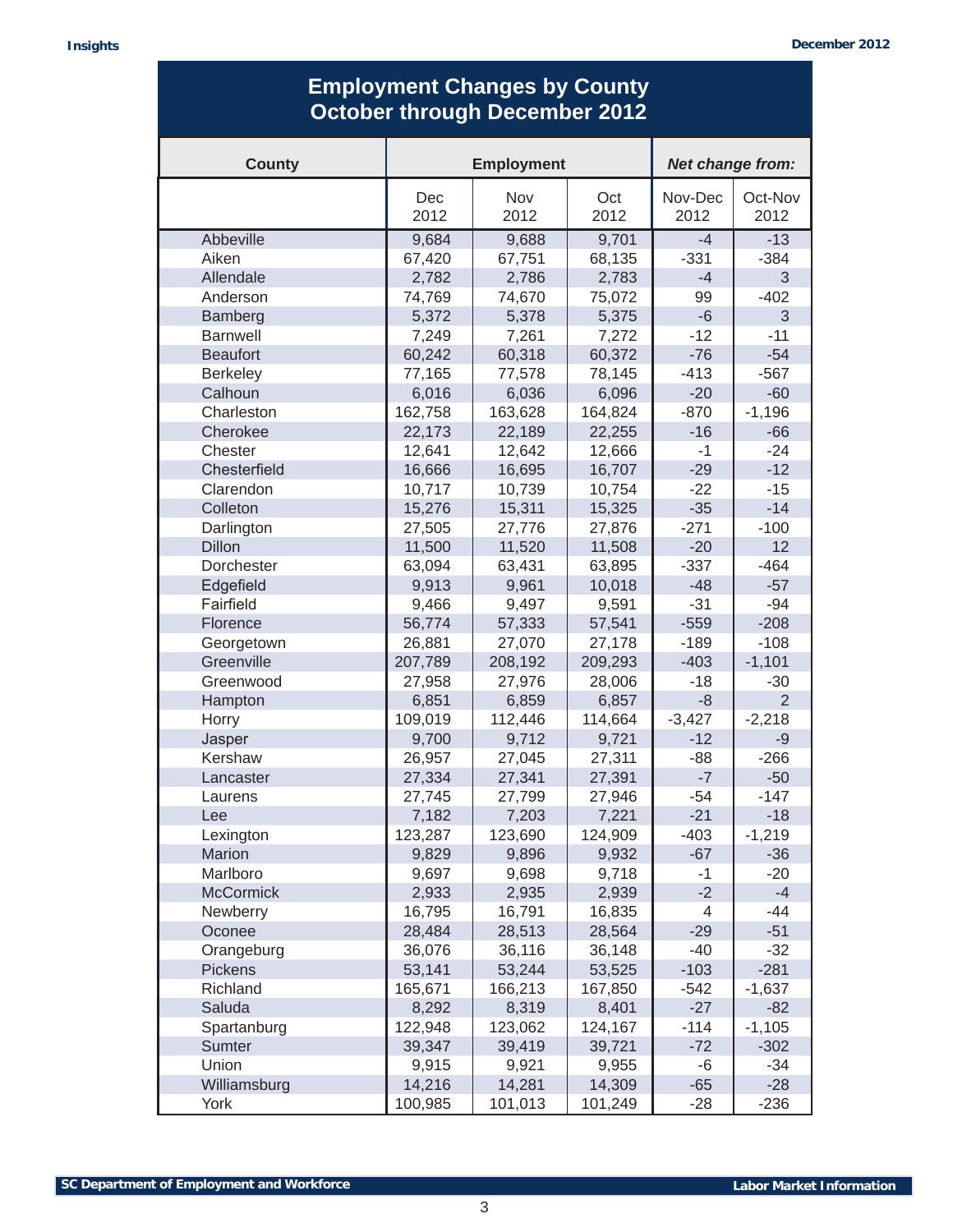## **Unemployment Rates by Workforce Investment Areas (WIAs) December 2012**



| Catawba WIA                 | 10.8% |
|-----------------------------|-------|
| www.catawbacog.org          |       |
| <b>Greenville WIA</b>       | 6.8%  |
| www.greenvillewib.com       |       |
| <b>Lowcountry WIA</b>       | 8.3%  |
| www.lowcountryworkforce.org |       |
| <b>Lower Savannah WIA</b>   | 10.5% |
| www.Iswia.org               |       |
| Midlands WIA                | 7.5%  |
| www.midlandsworkforce.org   |       |
| Pee Dee WIA                 | 11.2% |
| www.peedeewib.org           |       |
| <b>Santee-Lynches WIA</b>   | 10.0% |
| www.slworkforcedev.org      |       |
| <b>Trident WIA</b>          | 7.1%  |
| www.toscc.org               |       |
| <b>Upper Savannah WIA</b>   | 9.3%  |
| www.us1stops.com            |       |
| <b>Upstate WIA</b>          | 9.2%  |
| www.upstatewib.org          |       |
| Waccamaw WIA                | 10.9% |
| www.wrcog.org               |       |
| <b>Worklink WIA</b>         | 8.2%  |
| www.worklinkweb.com         |       |
|                             |       |

**Unemployment Rates by Metropolitan Statistical Areas (MSAs) December 2012**



| <b>Anderson MSA</b>        | 8.4%     |
|----------------------------|----------|
| Charleston-                |          |
| <b>North Charleston-</b>   |          |
| <b>Summerville MSA</b>     | 7.1%     |
| Columbia MSA               | $7.6\%$  |
| <b>Florence MSA</b>        | $9.5\%$  |
| <b>Greenville MSA</b>      | 7.1%     |
| <b>Myrtle Beach-</b>       |          |
| <b>North Myrtle Beach-</b> |          |
| <b>Conway MSA</b>          | 11.1%    |
| <b>Spartanburg MSA</b>     | $8.4\%$  |
| <b>Sumter MSA</b>          | $10.2\%$ |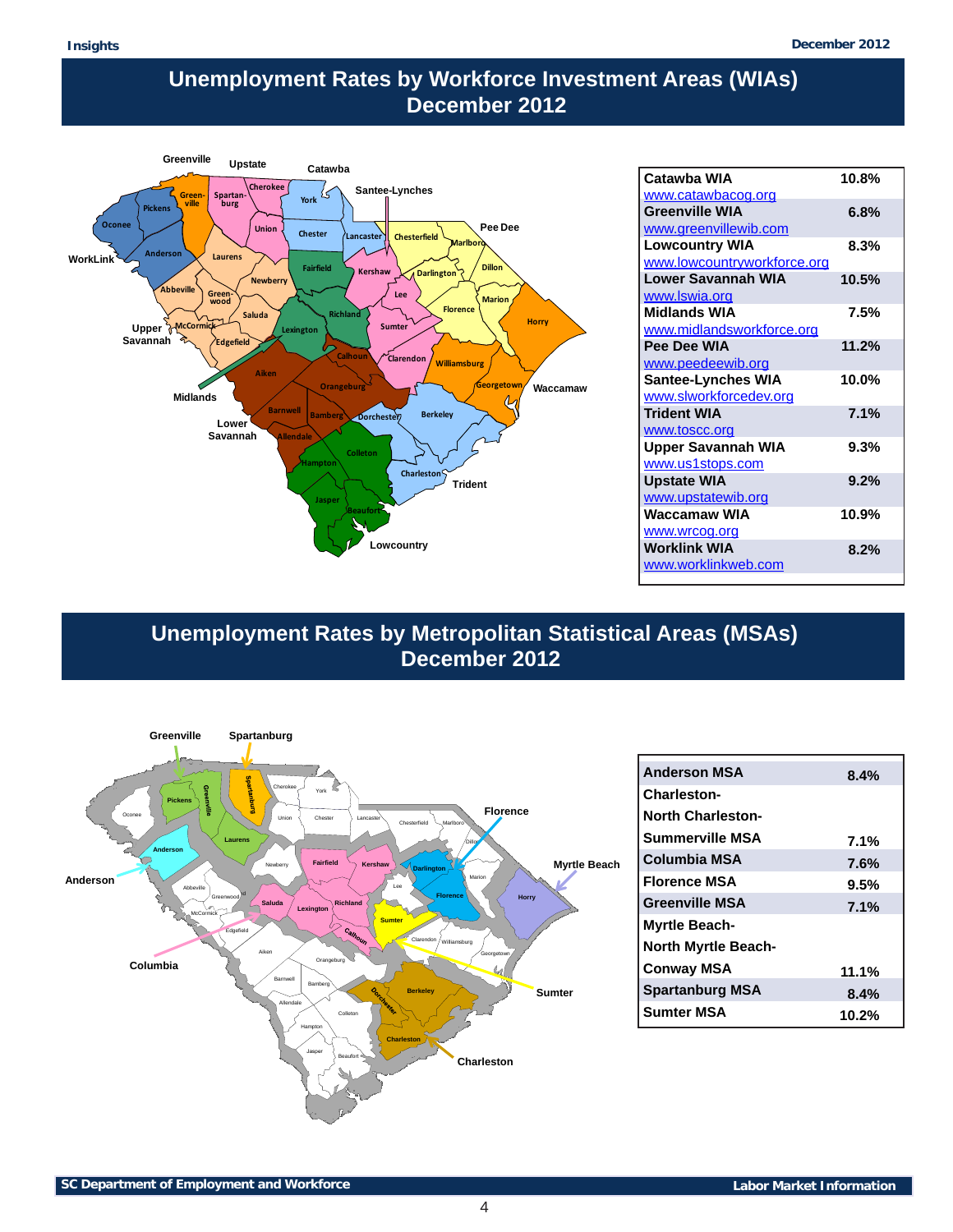# **South Carolina Employment Trends**

South Carolina's nonfarm employment (not seasonally adjusted) fell 5,800 from November to December 2012, reaching 1,874,300. This was the first decline since July 2012. Since a year ago, nonfarm jobs were up 31,500 or 1.7 percentage points, compared to a national increase of 1.4 percentage points.

Over the year, statewide nonfarm payroll growth (+31,500) has approached levels the state experienced prior to the recent recession. The metropolitan statistical areas of Spartanburg (+5,000), Columbia (+4,800), Charleston (+3,700), and Florence (+1,900) have accounted for nearly 50 percent of the annual growth. Greenville (+300) and Anderson (+300) marked modest job increases, and Sumter (-400) and Myrtle Beach (-200) saw decreases.

Although overall employment declined in December, several industries saw gains: Trade, Transportation, and Utilities (+2,400), Education and Health Services (+1,100), and Construction (+700). Modest increases were seen in Financial Activities (+300) and Information (+100). In addition, retail trade demand remained high, and health care needs continued in a positive direction during the month.

Leisure and Hospitality fell 5,900 due to a drop in demand for Arts, Entertainment, and Recreation, as well as Accommodation and Food Services. Local government services and employment services demand was also

down during the month causing a drop of 2,300 in Government and 1,700 in Professional and Business Services.

According to survey estimates, the state's average weekly manufacturing hours increased by 0.2 hours over the month, while hourly wages also increased by \$0.13. Since December 2011, hours have been up slightly (+0.3), and wages have climbed by \$0.26 per hour.



### **December Initial Unemployment Claims**

South Carolina's initial unemployment claims reported a decline of 579 between November and December, which was 6,356 fewer claims than in December 2011. Regular Unemployment Insurance (UI) benefits paid also dropped from the previous month by over \$5 million and posted a reduction of \$8.4 million from this time last year. In addition to fewer people applying for and receiving benefits, there was a downward trend in the average duration of benefits paid, which fell to 13.0 weeks this December, as compared to 15.2 weeks a year ago.



#### **SC Unemployment Activities**

| Total Initial Claims*                     | 23,602         |
|-------------------------------------------|----------------|
| Regular UI Benefits Paid                  | \$23,481,127   |
| UI Benefits Exhausted                     | 3,320          |
| Average Duration Benefits Paid<br>(weeks) | 13.0           |
| <b>Average Weekly Benefits</b><br>Amount  | \$246.04       |
|                                           | * All programs |